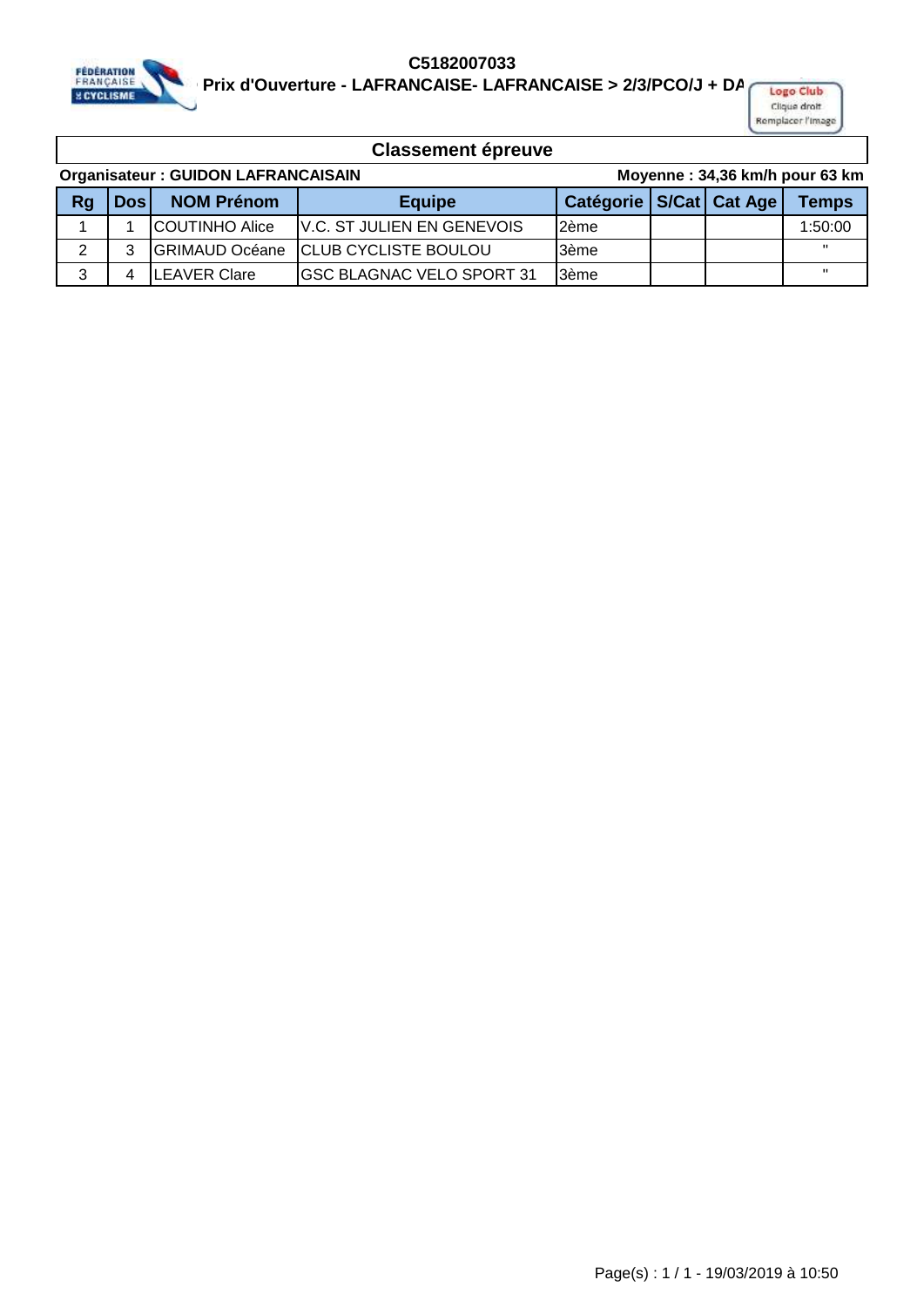



## **Classement épreuve**

|                | <b>Organisateur: GUIDON LAFRANCAISAIN</b><br>Moyenne: 38,4 km/h pour 106 km |                             |                                             |                    |                |         |                    |
|----------------|-----------------------------------------------------------------------------|-----------------------------|---------------------------------------------|--------------------|----------------|---------|--------------------|
| <b>Rg</b>      | <b>Dos</b>                                                                  | <b>NOM Prénom</b>           | <b>Equipe</b>                               | Catégorie          | S/Cat          | Cat Age | <b>Temps</b>       |
| $\mathbf{1}$   | 99                                                                          | <b>GERMAIN Thibault</b>     | AMICALE CYCLISTE BISONTINE                  | 2ème               |                |         | 2:45:37            |
| $\overline{2}$ | 197                                                                         | <b>WATTELLE Timothée</b>    | <b>VILLENEUVE CYCLISTE</b>                  | 2ème               |                |         |                    |
| 3              | 74                                                                          | <b>SOULIE Erwan</b>         | CA CASTELSARRASIN                           | 2ème               |                |         | $\mathbf{H}$       |
| 4              | 46                                                                          | <b>LEBOUCHER Tom</b>        | <b>INTEGRALE BICYCLE CLUB ISLE JOURDAIN</b> | Junior             | Junior         | J1      | $\mathbf{H}$       |
| 5              | 195                                                                         | <b>VILARRASA Isaac</b>      |                                             | 2ème               |                |         | $\mathbf{H}$       |
| 6              | 85                                                                          | <b>ROGER Gabriel</b>        | CLUB CYCLISTE BOULOU                        | 2ème               |                |         | $\mathbf{H}$       |
| $\overline{7}$ | 9                                                                           | <b>LECERF Clement</b>       | <b>CA CASTELSARRASIN</b>                    | Junior             | Junior         | J1      | $\mathbf{H}$       |
| 8              | 98                                                                          | <b>GODIN Nicolas</b>        | <b>VELO CLUB SPIRIPONTAIN</b>               | 2ème               |                |         | $\mathbf{H}$       |
| 9              | 34                                                                          | PHILLIPPON Elliot           | INTEGRALE BICYCLE CLUB ISLE JOURDAIN        | Junior             | Junior         | J2      | $\mathbf{H}$       |
| 10             | 196                                                                         | <b>SEBASTIANES Raul</b>     |                                             | 2ème               |                |         | $\bar{\mathbf{u}}$ |
| 11             | 106                                                                         | <b>CABRERA Alexandre</b>    | <b>VELO SPRINT NARBONNAIS</b>               | 2ème               |                |         | $\mathbf{H}$       |
| 12             | 104                                                                         | <b>CASCARO</b> Arnaud       | <b>GSC BLAGNAC VELO SPORT 31</b>            | 2ème               |                |         | п.                 |
| 13             | 111                                                                         | <b>ABBAL Jean Sébastien</b> | <b>ALBI VELO SPORT</b>                      | 2ème               |                |         | $\mathbf{H}$       |
| 14             | 114                                                                         | <b>IRAGNE Antonin</b>       | CA CASTELSARRASIN                           | 3ème               |                |         | $\mathbf{H}$       |
| 15             | 165                                                                         | <b>BERTHY Mathieu</b>       | EV BRETENOUX BIARS                          | 3ème               |                |         | $\mathbf{H}$       |
| 16             | 57                                                                          | <b>GASCA Gabriel</b>        | BEZIERS-MEDITERRANEE CYCL                   | Junior             | Junior         | J2      | $\mathbf{H}$       |
| 17             | 110                                                                         | <b>AMBLARD Nicolas</b>      | UV MAZAMET                                  | 2ème               |                |         | $\mathbf{H}$       |
| 18             | 107                                                                         | <b>BRESSOLIS Laurent</b>    | <b>VELO CLUB MAURSOIS</b>                   | 2ème               |                |         | $\mathbf{H}$       |
| 19             | 23                                                                          | <b>THOUEIL Alexis</b>       | INTEGRALE BICYCLE CLUB ISLE JOURDAIN        | Junior             | Junior         | J1      | $\mathbf{H}$       |
| 20             | 17                                                                          | YUASA Hirotaka              | <b>OCCITANIE</b>                            | Junior             | Junior         | J2      | $\mathbf{H}$       |
| 21             | 88                                                                          | PILLON Sébastien            | ST GO CYCLISME COMMINGES                    | 2ème               |                |         | $\mathbf{H}$       |
| 22             | 161                                                                         | <b>CHEVALLEREAU Florian</b> | <b>VILLENEUVE CYCLISTE</b>                  | 3ème               |                |         | $\mathbf{H}$       |
| 23             | 10                                                                          | <b>LAVIGNAC Matthieu</b>    | CA CASTELSARRASIN                           | Junior             | Junior         | J1      | $\mathbf{H}$       |
| 24             | 109                                                                         | <b>BONNET Adrien</b>        | <b>GUIDON DECAZEVILLOIS</b>                 | 2ème               |                |         | $\mathbf{H}$       |
| 25             | 81                                                                          | <b>TERRADE Valentin</b>     | CC MARMANDAIS                               | 2ème               |                |         | $\mathbf{u}$       |
| 26             | 29                                                                          | <b>RUSSELL Evan</b>         | INTEGRALE BICYCLE CLUB ISLE JOURDAIN        | Junior             | Junior         | J2      | $\mathbf{H}$       |
| 27             | 94                                                                          | <b>LORMANT Baptiste</b>     | ST GO CYCLISME COMMINGES                    | 2ème               |                |         | $\mathbf{u}$       |
| 28             | 49                                                                          | <b>LALBIN Sacha</b>         | <b>AS VILLEMUR</b>                          | Junior             | Junior         | J2      | $\mathbf{H}$       |
| 29             | 145                                                                         | <b>LAPANDERIE Ghyslain</b>  | <b>VELO CLUB AMBERTOIS</b>                  | 3ème               |                |         | $\mathbf{H}$       |
| 30             | 159                                                                         | <b>COURPET Nicolas</b>      | <b>CAHORS CYCLISME</b>                      | 3ème               |                |         | $\mathbf{H}$       |
| 31             | 82                                                                          | SOLIVA Joan                 | BEZIERS-MEDITERRANEE CYCL                   | 2ème               |                |         | $\mathbf{H}$       |
| 32             | 131                                                                         | <b>QUINTANA Benjamin</b>    | <b>CLUB CYCLISTE BOULOU</b>                 | 3ème               |                |         | $\mathbf{H}$       |
| 33             | 66                                                                          | <b>BIBET Thomas</b>         | ALBI VELO SPORT                             | Junior             | Junior         | J1      | $\mathbf{H}$       |
| 34             | 96                                                                          | <b>HUDRISIER Antonin</b>    | LA PANCARTE                                 | 2ème               |                |         | $\mathbf{H}$ .     |
| 35             | 12                                                                          | <b>GAUTIER Guillaume</b>    | CA CASTELSARRASIN                           | Junior             | Junior         | J2      |                    |
| 36             | 75                                                                          | <b>LOPEZ Clément</b>        | CA CASTELSARRASIN                           | 2ème               |                |         |                    |
| 37             | 194                                                                         | <b>BERGER Antoine</b>       |                                             | Pass'Cyclisme Open | D <sub>2</sub> |         | н.                 |
| 38             | 136                                                                         | PEYTAVI Tristan             | CO CARBONNE CYCLISME                        | 3ème               |                |         | $\mathbf H$        |
| 39             | 102                                                                         | <b>COUVEINHES Axel</b>      | VELO 2000 ONET                              | 2ème               |                |         | н.                 |
| 40             | 134                                                                         | <b>POULENAS Fabien</b>      | AMICALE VELO CLUB FABREGUES                 | 3ème               |                |         | $\mathbf{H}$       |
| 41             | 83                                                                          | <b>SANVICENTE Lilian</b>    | <b>CC MARMANDAIS</b>                        | 2ème               |                |         | $\mathbf{H}$       |
| 42             | 93                                                                          | <b>LOUBEAU Guillaume</b>    | <b>GUIDON DECAZEVILLOIS</b>                 | 2ème               |                |         | $\mathbf{H}$       |
| 43             | 143                                                                         | <b>LEON Alexandre</b>       | TEAM VOLKSWAGEN CULTURE VELO                | 3ème               |                |         | $\mathbf{H}$ .     |
| 44             | 130                                                                         | RAIMONDO Pierre Alain       | GSC BLAGNAC VELO SPORT 31                   | 3ème               |                |         | п.                 |
| 45             | 76                                                                          | <b>AUDIGIE Raphaël</b>      | CA CASTELSARRASIN                           | 2ème               |                |         | $\mathbf{H}$       |
| 46             | 32                                                                          | <b>PRIEUR Elian</b>         | <b>EAUZE OLYMPIQUE</b>                      | Junior             | Junior         | J1      |                    |
| 47             | 103                                                                         | <b>COSTEPLANE Aurelien</b>  | LES SABLES VENDEE CYCLISME DN               | 2ème               |                |         | $\mathbf H$        |
| 48             | 39                                                                          | <b>MULLER Nathan</b>        | AMICALE VELO CLUB FABREGUES                 | Junior             | Junior         | J2      | $\mathbf H$        |
| 49             | 15                                                                          | <b>ALMANSA Clément</b>      | CA CASTELSARRASIN                           | Junior             | Junior         | J2      | $\mathbf{H}$       |
| 50             | 158                                                                         | <b>CUEFF Robin</b>          | <b>GUIDON DECAZEVILLOIS</b>                 | 3ème               |                |         | $\mathbf{H}$       |
| 51             | 21                                                                          | <b>TSUDA Yugi</b>           | <b>AS VILLEMUR</b>                          | Junior             | Junior         | J1      | $\mathbf{H}$       |
| 52             | 84                                                                          | <b>SALLIOT Lucas</b>        | <b>CV MONTASTRUC</b>                        | 2ème               |                |         | $\mathbf{H}$       |
| 53             | 33                                                                          | <b>PIALHOUX Elian</b>       | <b>GUIDON DECAZEVILLOIS</b>                 | Junior             | Junior         | J1      | $\mathbf{H}$ .     |
| 54             | 122                                                                         | <b>VIGNE Antonin</b>        | <b>ST JUERY OLYMPIQUE</b>                   | 3ème               |                |         |                    |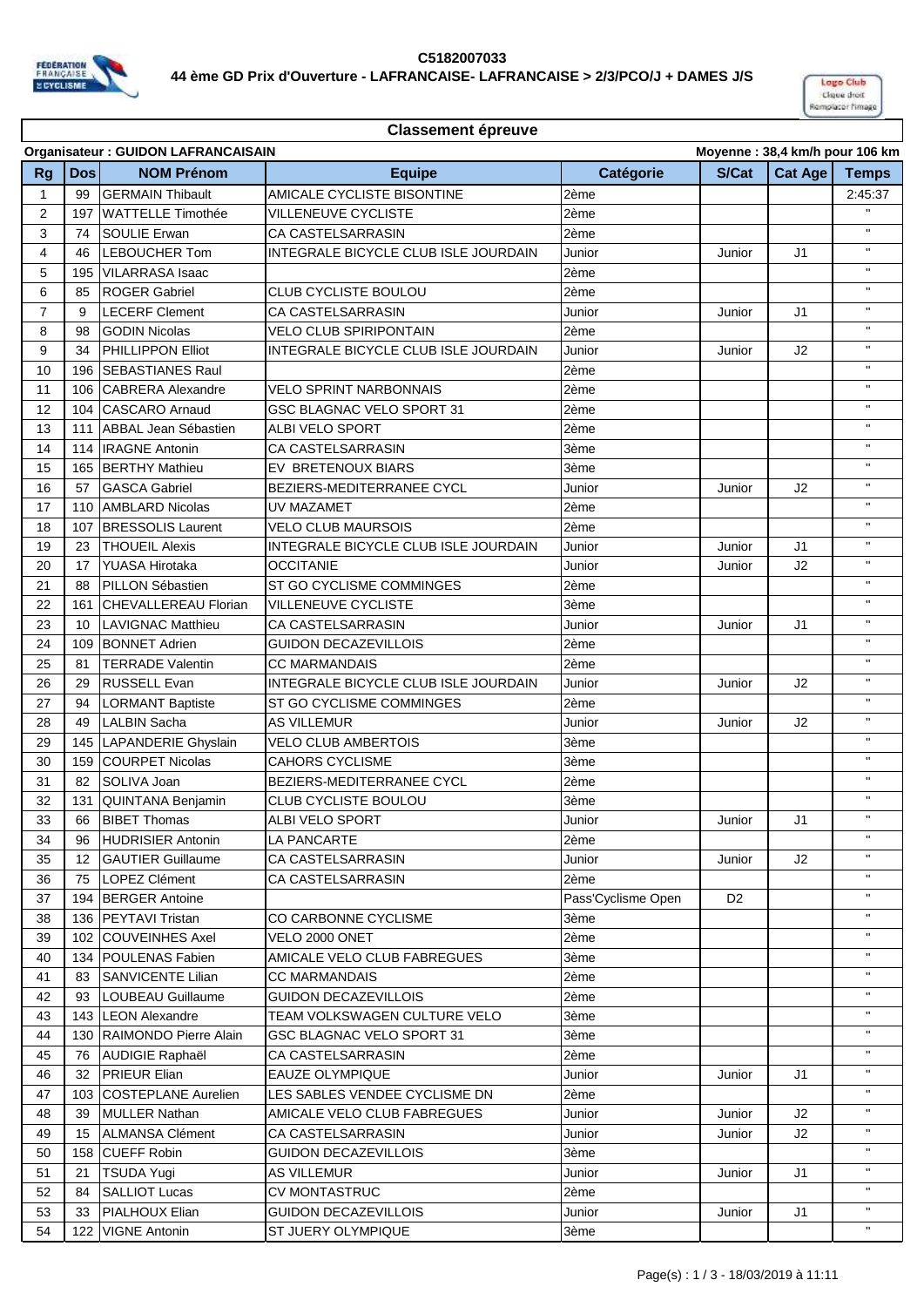



## **Classement épreuve**

|           | <b>Organisateur: GUIDON LAFRANCAISAIN</b> |                             |                                      |                    |                | Moyenne: 38,4 km/h pour 106 km |                       |  |  |
|-----------|-------------------------------------------|-----------------------------|--------------------------------------|--------------------|----------------|--------------------------------|-----------------------|--|--|
| <b>Rg</b> | <b>Dos</b>                                | <b>NOM Prénom</b>           | <b>Equipe</b>                        | Catégorie          | S/Cat          | Cat Age                        | <b>Temps</b>          |  |  |
| 55        | 97                                        | <b>GUEDON Antoine</b>       | <b>CYCLO CLUB RIVESALTES</b>         | 2ème               |                |                                |                       |  |  |
| 56        | 108                                       | <b>BOUTONNET Simon</b>      | <b>VELO CLUB RODEZ</b>               | 2ème               |                |                                | $\mathbf{H}$          |  |  |
| 57        | 174                                       | <b>RIBAS Clément</b>        | AMICALE VELO CLUB FABREGUES          | Pass'Cyclisme Open | D <sub>1</sub> |                                | $\mathbf{H}$          |  |  |
| 58        | 169                                       | <b>GANZA Ludovic</b>        | MONTAUBAN CYCLISME 82                | Pass'Cyclisme Open | D <sub>1</sub> |                                | $\mathbf{H}$          |  |  |
| 59        | 154                                       | <b>DELORT Mickaël</b>       | ST GO CYCLISME COMMINGES             | 3ème               |                |                                | п.                    |  |  |
| 60        | 69                                        | <b>BACCO Théo</b>           | <b>AS VILLEMUR</b>                   | Junior             | Junior         | J2                             | $\mathbf{H}$          |  |  |
| 61        | 20                                        | VANDEWALLE Hugo             | AS VILLEMUR                          | Junior             | Junior         | J2                             | $\mathbf{H}$          |  |  |
| 62        | 125                                       | <b>VETTOR Gregoire</b>      | BEZIERS-MEDITERRANEE CYCL            | 3ème               |                |                                | $\mathbf{H}$          |  |  |
| 63        | 56                                        | <b>GRIMAUD Sébastien</b>    | <b>AS VILLEMUR</b>                   | Junior             | Junior         | J1                             | $\mathbf{H}$          |  |  |
| 64        | 80                                        | <b>UGA Ryuki</b>            | <b>OCCITANIE</b>                     | 2ème               |                |                                | п.                    |  |  |
| 65        | 24                                        | <b>TERRAUBE Dorian</b>      | INTEGRALE BICYCLE CLUB ISLE JOURDAIN | Junior             | Junior         | J1                             | $\mathbf{H}$          |  |  |
| 66        | 166                                       | <b>BERGER Thomas</b>        | GSC BLAGNAC VELO SPORT 31            | 3ème               |                |                                | $\mathbf{H}$          |  |  |
| 67        | 41                                        | <b>MOLINIE Thomas</b>       | INTEGRALE BICYCLE CLUB ISLE JOURDAIN | Junior             | Junior         | J1                             | $\mathbf{H}$          |  |  |
| 68        | 28                                        | <b>SAINT SERNIN Lucas</b>   | <b>AS VILLEMUR</b>                   | Junior             | Junior         | J2                             | $\mathbf{H}$          |  |  |
| 69        | 140                                       | <b>MENGES Franck</b>        | CC PERIGUEUX DORDOGNE                | 3ème               |                |                                | $\mathbf{u}$          |  |  |
| 70        | 14                                        | <b>DELMAS Théo</b>          | CA CASTELSARRASIN                    | Junior             | Junior         | J2                             | $\mathbf{H}$          |  |  |
| 71        | 113                                       | <b>MARTIN Florian</b>       | CA CASTELSARRASIN                    | 3ème               |                |                                | $\mathbf{H}$          |  |  |
| 72        | 70                                        | <b>ARTIERES Robin</b>       | <b>VELO SPORT ST AFFRICAIN</b>       | Junior             | Junior         | J1                             | $\mathbf{H}$          |  |  |
| 73        | 189                                       | <b>ARTIERES Cédric</b>      | <b>VELO SPORT ST AFFRICAIN</b>       | Pass'Cyclisme Open | D <sub>2</sub> |                                | $\mathbf{H}$          |  |  |
| 74        | 168                                       | <b>ZUCCON Andréa</b>        | CA CASTELSARRASIN                    | Pass'Cyclisme Open | D <sub>2</sub> |                                | п.                    |  |  |
| 75        | 6                                         | ROZES Clément               | CA CASTELSARRASIN                    | Junior             | Junior         | J2                             | $\mathbf{H}$          |  |  |
| 76        | 129                                       | <b>ROC Baptiste</b>         | ST GO CYCLISME COMMINGES             | 3ème               |                |                                | $\mathbf{H}$          |  |  |
| 77        | 77                                        | <b>COUTURE Cyril</b>        | <b>MONTAUBAN CYCLISME 82</b>         | 2ème               |                |                                | $\mathbf{H}$          |  |  |
| 78        | $\overline{7}$                            | ROMEO Hugo                  | CA CASTELSARRASIN                    | Junior             | Junior         | J2                             | $\mathbf{H}$          |  |  |
| 79        | 54                                        | <b>INKSTER Eric</b>         | INTEGRALE BICYCLE CLUB ISLE JOURDAIN | Junior             | Junior         | J2                             | $\mathbf{u}$          |  |  |
| 80        | 112                                       | SLAGMULDER Joffrey          | CA CASTELSARRASIN                    | 3ème               |                |                                | $\mathbf{H}$          |  |  |
| 82        | 146                                       | JAFFRE Thomas               | <b>VC PONTIVYEN</b>                  | 3ème               |                |                                | $\mathbf{H}$          |  |  |
| 83        | 35                                        | <b>PERICON MORA Axel</b>    | <b>CYCLO CLUB RIVESALTES</b>         | Junior             | Junior         | J2                             | $\mathbf{H}$          |  |  |
| 84        | 162                                       | <b>CAZABAN Julien</b>       | <b>VELO SPRINT NARBONNAIS</b>        | 3ème               |                |                                | $\mathbf{H}$          |  |  |
| 85        | 132                                       | <b>PUECH Clément</b>        | <b>GUIDON DECAZEVILLOIS</b>          | 3ème               |                |                                | п.                    |  |  |
| 86        | 157                                       | <b>DEJEANNE Adrien</b>      | TARBES CYCLISTE COMPETITION          | 3ème               |                |                                | $\mathbf{H}$          |  |  |
| 87        | 188                                       | BARBELANNE Romain           | UV AUCH GG                           | Pass'Cyclisme Open | D <sub>2</sub> |                                | $\mathbf{H}$          |  |  |
| 88        |                                           | 167 ANTUNES Renaud          | UV MAZAMET                           | 3ème               |                |                                | $\mathbf{H}$          |  |  |
| 89        |                                           | 71 ARTHEIN Fabien Nicolas   | INTEGRALE BICYCLE CLUB ISLE JOURDAIN | Junior             | Junior         | J1                             | $\mathbf{H}$ .        |  |  |
| 90        | 151                                       | <b>DUNE Jack</b>            | ALBI VELO SPORT                      | 3ème               |                |                                |                       |  |  |
| 91        | 19                                        | <b>VERITA Ugo</b>           | INTEGRALE BICYCLE CLUB ISLE JOURDAIN | Junior             | Junior         | J1                             | $\mathbf{H}$          |  |  |
| 92        | 61                                        | <b>DIAZ Alexandre</b>       | AMICALE VELO CLUB FABREGUES          | Junior             | Junior         | J2                             | п.                    |  |  |
| 93        | 186                                       | CHABAUD Jean François       | <b>US FRONTON</b>                    | Pass'Cyclisme Open | D <sub>2</sub> |                                | $\mathbf H$           |  |  |
| 94        | 65                                        | <b>BONNAUDEAU Baptiste</b>  | ALBI VELO SPORT                      | Junior             | Junior         | J2                             | H.                    |  |  |
| 95        | 100                                       | <b>GARACH Mathieu</b>       | <b>AS VILLEMUR</b>                   | 2ème               |                |                                | н.                    |  |  |
| 96        | 163                                       | <b>CABROL Nathan</b>        | <b>GUIDON DECAZEVILLOIS</b>          | 3ème               |                |                                | н.                    |  |  |
| 97        | 86                                        | <b>RAYNAL David</b>         | VELO CLUB RODEZ                      | 2ème               |                |                                | $\mathbf{H}$          |  |  |
| 98        | 59                                        | <b>DUEYMES Thomas</b>       | ST JUERY OLYMPIQUE                   | Junior             | Junior         | J1                             | $\mathbf{H}$ .        |  |  |
| 99        | 127                                       | <b>TENET Guilhem</b>        | <b>GUIDON DECAZEVILLOIS</b>          | 3ème               |                |                                | н.                    |  |  |
| 100       | 156                                       | <b>DELERIS Germain</b>      | <b>GUIDON DECAZEVILLOIS</b>          | 3ème               |                |                                | $\mathbf{u}$          |  |  |
| 101       | 170                                       | <b>TRINQUIER Nicolas</b>    | TEAM 12                              | Pass'Cyclisme Open | D <sub>2</sub> |                                | п.                    |  |  |
| 102       | 27                                        | <b>SALVAN Thibault</b>      | <b>AS VILLEMUR</b>                   | Junior             | Junior         | J2                             | п.                    |  |  |
| 103       | 126                                       | <b>VERVAEREN Brice</b>      | UNION SPORTIVE COLOMIERS CYCLISME    | 3ème               |                |                                | $\mathbf H$           |  |  |
| 104       | 13                                        | <b>GAULTIER Enzo</b>        | CA CASTELSARRASIN                    | Junior             | Junior         | J2                             | п.                    |  |  |
| 105       | 53                                        | <b>JEANJEAN Audric</b>      | UV MAZAMET                           | Junior             | Junior         | J2                             | н.                    |  |  |
| 106       | 45                                        | <b>LOUBEAU Enzo</b>         | ST JUERY OLYMPIQUE                   | Junior             | Junior         | J1                             | $\mathbf{H}$          |  |  |
| 107       | 124                                       | <b>VIEILLESCAZES Melvin</b> | VELO 2000 ONET                       | 3ème               |                |                                | $\mathbf{H}^{\prime}$ |  |  |
| 108       |                                           | 118 ARBUS Thibaut           | CA CASTELSARRASIN                    | 3ème               |                |                                | $\mathbf{H}$ .        |  |  |
| 109       | 177                                       | <b>PENDERY Andrew</b>       | AS CARCASSONNE CYCLISTE              | Pass'Cyclisme Open | D <sub>2</sub> |                                | н.                    |  |  |